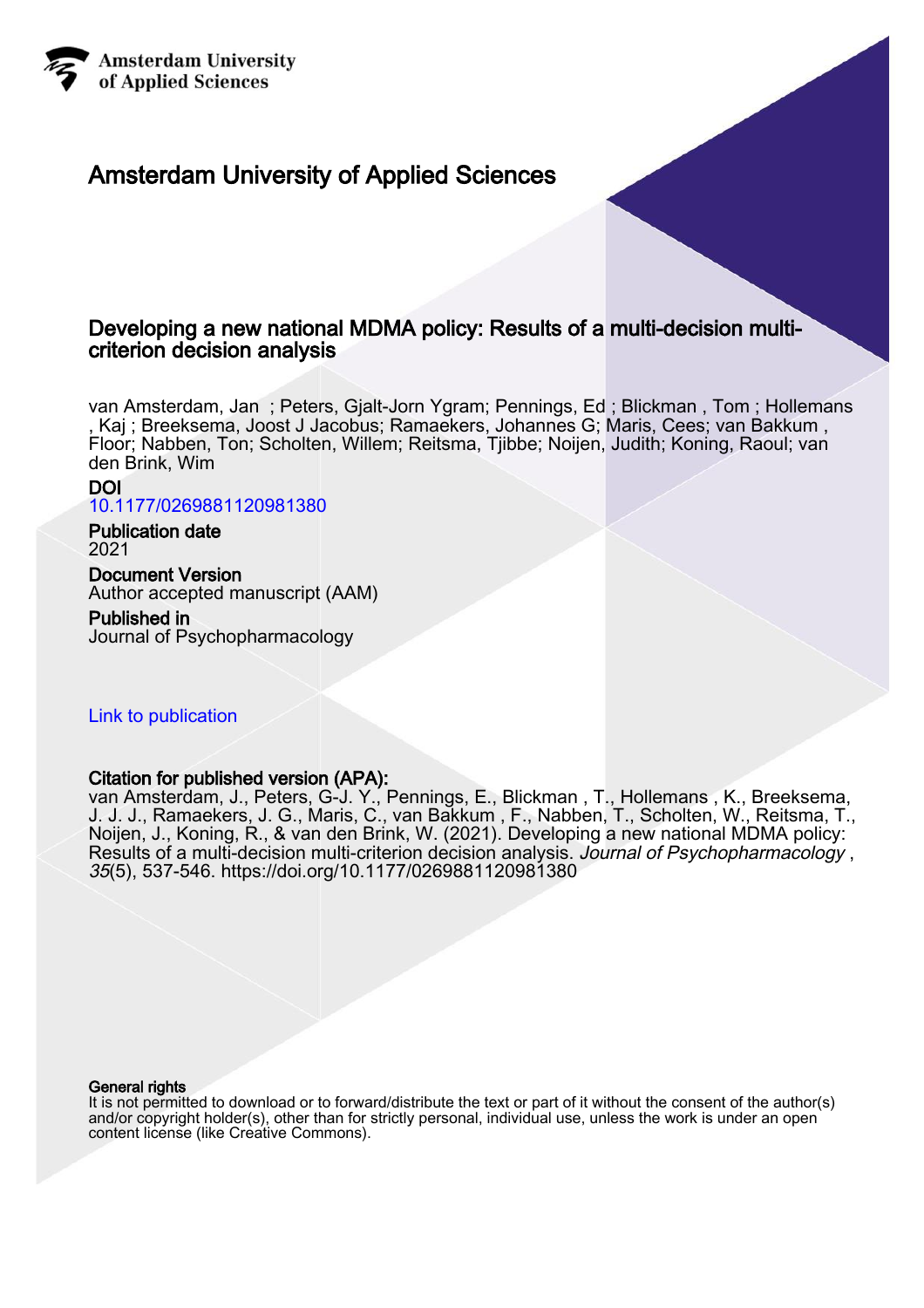# **Developing a new national MDMA policy: Results of a multi-decision multi-criterion decision analysis**

**Jan van Amsterdam<sup>1</sup> <b>D**, Gialt-Jorn Ygram Peters<sup>2</sup> **D**, Ed Pennings<sup>3</sup>, **Tom Blickman<sup>4</sup>, Kaj Hollemans<sup>5</sup>, Joost J Jacobus Breeksema<sup>6</sup> <b>D**, **Johannes G Ramaekers7, Cees Maris8, Floor van Bakkum9, Ton Nabben<sup>10</sup>, Willem Scholten<sup>11</sup>, Tiibbe Reitsma<sup>12</sup>, Judith Noijen<sup>9</sup> <b>D**, Raoul Koning<sup>9</sup> and Wim van den Brink<sup>1</sup>



*Journal of Psychopharmacology* 1–10  $\circ$  The Author(s) 2021

DOI: 10.1177/0269881120981380 Article reuse guidelines: [sagepub.com/journals-permissions](https://uk.sagepub.com/en-gb/journals-permissions) [journals.sagepub.com/home/jop](https://journals.sagepub.com/home/jop)



### **Abstract**

**Background:** Ecstasy (3,4-methylenedioxymethamphetamine (MDMA)) has a relatively low harm and low dependence liability but is scheduled on List I of the Dutch Opium Act ('hard drugs'). Concerns surrounding increasing MDMA-related criminality coupled with the possibly inappropriate scheduling of MDMA initiated a debate to revise the current Dutch ecstasy policy.

**Methods:** An interdisciplinary group of 18 experts on health, social harms and drug criminality and law enforcement reformulated the science-based Dutch MDMA policy using multi-decision multi-criterion decision analysis (MD-MCDA). The experts collectively formulated policy instruments and rated their effects on 25 outcome criteria, including health, criminality, law enforcement and financial issues, thematically grouped in six clusters.

**Results:** The experts scored the effect of 22 policy instruments, each with between two and seven different mutually exclusive options, on 25 outcome criteria. The optimal policy model was defined by the set of 22 policy instrument options which gave the highest overall score on the 25 outcome criteria. Implementation of the optimal policy model, including regulated MDMA sales, decreases health harms, MDMA-related organised crime and environmental damage, as well as increases state revenues and quality of MDMA products and user information. This model was slightly modified to increase its political feasibility. Sensitivity analyses showed that the outcomes of the current MD-MCDA are robust and independent of variability in weight values.

**Conclusion:** The present results provide a feasible and realistic set of policy instrument options to revise the legislation towards a rational MDMA policy that is likely to reduce both adverse (public) health risks and MDMA-related criminal burden.

#### **Keywords**

Ecstasy, XTC, MDMA, risk assessment, MCDA, adverse effects, criminality

# **Introduction**

Ecstasy (3,4-methylenedioxymethamphetamine (MDMA)) is a widely used drug, mainly by urban, higher educated, young adults at dance events and house parties (Nabben, 2010). Typically, ecstasy is used only a few times a year (Nabben et al., 2018; Szigeti et al., 2018; Van Laar and Van Ooyen-Houben, 2017). In the Netherlands, MDMA was placed on List I of the Dutch Opium Act ('hard drugs'; Schedule A in the UK) in 1988, that is, three years after the World Health Organization (WHO) Expert Committee on Drug Dependence had recommended that MDMA should be included in Schedule I of the 1971 Convention on Psychotropic Substances. The basis for this decision was unclear, and still is. The WHO technical report stated that at that time, there were no data 'available concerning its clinical abuse liability, nature and magnitude of associated public health or social problems, or epidemiology of its use and abuse' (WHO, 1985). Therefore, it remains unclear why MDMA was classified as a substance 'whose liability to abuse constitutes an especially serious risk to public health' (WHO, 2003). One argument for 'scheduling' MDMA in Schedule I was that there was insufficient evidence for any therapeutic benefit. In The Netherlands, MDMA was scheduled on List I of the Opium Act because of concerns about large-scale trade and production of ecstasy, not

- 1Department of Psychiatry, Amsterdam University Medical Center, University of Amsterdam, Amsterdam, The Netherlands
- 2Faculty of Psychology, Open University of the Netherlands, Heerlen, **Netherlands**
- 3The Maastricht Forensic Institute, Maastricht, The Netherlands 4TNI, Amsterdam, The Netherlands
- 
- 5KH Legal Advice, Den Haag, The Netherlands
- 6Department of Psychiatry, Leiden University Medical Center, Leiden, The Netherlands; University Centre of Psychiatry, University Medical Centre Groningen, Groningen, The Netherlands
- 7Department of Neuropsychology and Psychopharmacology, Faculty of Neuroscience and Psychology, Maastricht University, Maastricht, The Netherlands
- 8Faculty of Law, University of Amsterdam, Amsterdam, The Netherlands
- 9Jellinek, Amsterdam, The Netherlands
- 10Department of Urban Management, Faculty Society and Law,
- Amsterdam University of Applied Sciences, Amsterdam, The Netherlands
- 11Willem Scholten Consultancy, Lopik, The Netherlands
- 12Stichting Drugsbeleid, Haarlem, The Netherlands

#### **Corresponding author:**

Jan van Amsterdam, AMC, P.O. Box 75867, Amsterdam, 1070AW, The Netherlands.

Email: [jan.van.amsterdam@amc.uva.nl](mailto:jan.van.amsterdam@amc.uva.nl)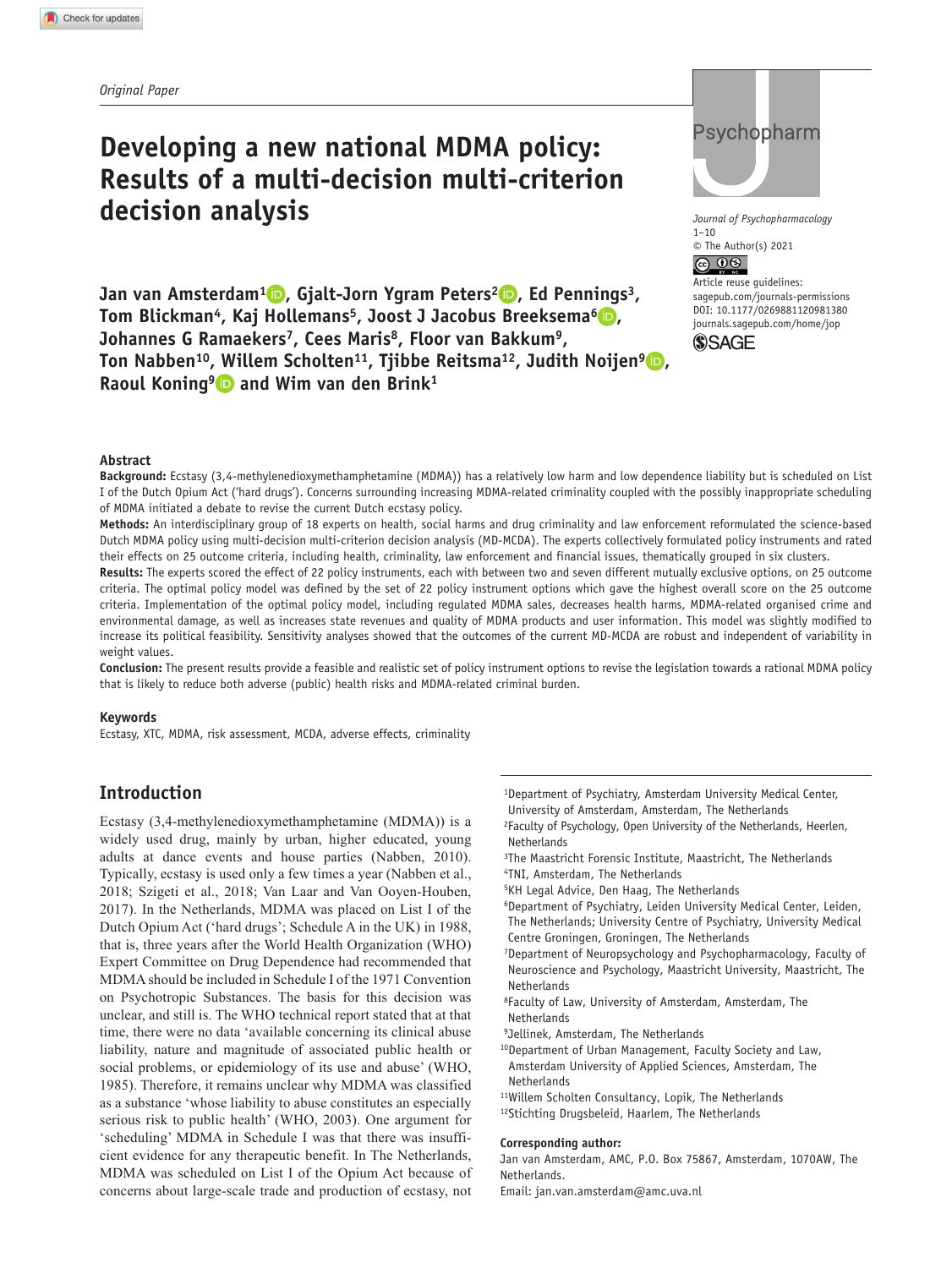

**Figure 1.** The six steps of the multi-decision multi-criterion decision analysis. Wcl1 to Wcl6 represent the six cluster weight factors; W1 × Wcl1 (in Table 3 described as W1  $\times$  W2): 25 overall weight factors; Scn to Scn+1 are the scores for the policy options obtained in step 4; multiplication of the overall weight factor of the criterion with Scn gives the weighted option score. Summation of 22 weighted selected policy options gives the overall score (final score) of a constructed model.

because of emerging health concerns. Despite this listing, lastyear prevalence of ecstasy use has steadily increased ever since, but stabilised in recent years at around 3% of the adult population (Van Laar et al., 2019). Another issue is that MDMA has meanwhile been recognized as a promising pharmacological add-on to psychotherapy of patients with PTSD. Such benefits, as well as the adverse effects and health risks of MDMA, have been recently reviewed (Van Amsterdam et al., 2020a, 2020b).

The dependence liability of MDMA is low, and its use is generally less harmful than other List I drugs (e.g. amphetamine, cocaine and heroin; Nutt et al., 2010; Van Amsterdam et al., 2010). One may therefore question whether the current scheduling of MDMA is justified. Despite being a List I substance, MDMA is illegally produced in The Netherlands in large quantities and further distributed worldwide. The illegal MDMA production in The Netherlands has been accompanied by a steady increase in serious crime, including the dumping of chemical waste by clandestine drug laboratories, money laundering, threats to civil servants and the penetration of criminal interests in the 'upper world' in the last two decades (Tops et al., 2018; Tops and Tromp, 2019). Faced with increasing public awareness of a possibly inappropriate scheduling of MDMA and the growing concerns about MDMA-related crime, many Dutch policymakers and influencers are currently considering a revision of the national MDMA policy.

To provide a rational basis for this challenging task, a multidisciplinary group of 18 experts was invited to participate in decision meetings to develop a science-based and politically feasible MDMA policy (Hall and Lynskey, 2009). Using the multidecision multi-criteria decision analysis (MD-MCDA) approach, a more extensive variant of MCDA (Nutt et al., 2010; Rogeberg et al., 2018), the experts formulated 95 policy instrument options and scored their effects on 25 outcome criteria. The experts' final aim was to identify the optimal MDMA policy model, that is, a policy model with the highest gain and the lowest damage in terms of public health, criminality, financial burden and other factors. In MD-MCDA, weighting factors are assigned to the outcome criteria which allow subsequent summation of effects on a set of unrelated outcomes (e.g. health harms plus crime-related costs). The MCDA approach was previously successfully applied to rank four policy models for alcohol and cannabis (Rogeberg et al., 2018) and the relative harm of some 20 drugs (Van Amsterdam et al., 2015a, 2015b).

In the current report, we describe the MD-MCDA-facilitated definition of the rational and optimal MDMA policy model which was slightly fine-tuned to increase the political feasibility. The present results may guide the development of feasible and realistic instruments to revise the legislation of a rational MDMA policy that considers both adverse (public) health risks and MDMA-related criminal burden.

### **Methods**

#### *MD-MCDA assessment procedure*

A consensus procedure using MD-MCDA was applied with different iterations, considering previously obtained information to reach the next rating; that is, with each iteration, this information is passed on to the next iteration. The different steps in this process are outlined below (see also Figure 1).

### *Step 1: Selection of experts*

The steering group (J.v.A., G.J.P., F.B., T.N. and J.N.) invited 18 experts to participate in the expert panel. The prerequisite for selection was that every expert had a specific expertise and was independent or acted independently, that is, they were not bound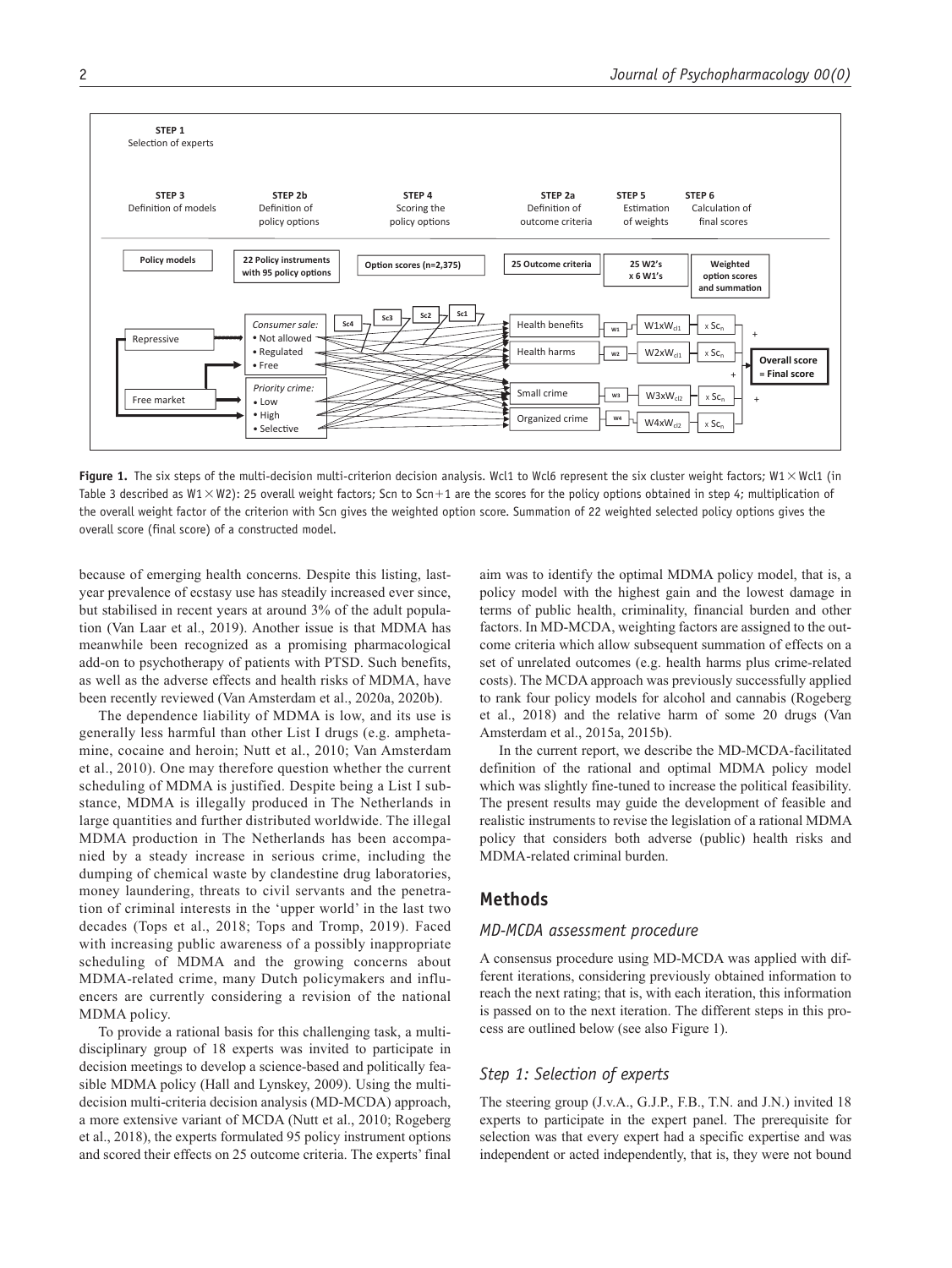|  | Table 1. Description of the 95 policy instrument options sorted per policy instrument $(n=22)$ . The 22 options with the description 'not applicable' |  |  |  |  |  |  |
|--|-------------------------------------------------------------------------------------------------------------------------------------------------------|--|--|--|--|--|--|
|  | (always scored as zero) are not included.                                                                                                             |  |  |  |  |  |  |

| Policy instruments |                                   | Policy instrument options |                                                                                                                                                        |  |  |  |  |  |
|--------------------|-----------------------------------|---------------------------|--------------------------------------------------------------------------------------------------------------------------------------------------------|--|--|--|--|--|
| Name<br>Nr.        |                                   | Ν                         | Description                                                                                                                                            |  |  |  |  |  |
| 1                  | Possession                        | 4                         | Tolerate user quantity, user quantity is legal and large possession tolerated, prohibit all or allow all                                               |  |  |  |  |  |
| 2                  | Packaging                         | 4                         | Plain message, prevention message, both messages or no requirements                                                                                    |  |  |  |  |  |
| 3                  | Advertising                       | 5                         | Age-related advertising, advertising on the packaging, only business to business, prohibit all or allow all                                            |  |  |  |  |  |
| 4                  | Sales (companies)                 | 5                         | Trade in ecstasy between companies: regulated, in analogy with commodity legislation, in analogy with<br>pharmaceutical legislation, prohibit or allow |  |  |  |  |  |
| 5                  | Sales (to users)                  | 5                         | Sales of ecstasy to consumers: regulated, in analogy with commodity legislation, in analogy with<br>pharmaceutical legislation, prohibit or allow      |  |  |  |  |  |
| 6                  | Age limit                         | 3                         | For purchase and/or use of legalised ecstasy: none, 18 or $>$ 18 years                                                                                 |  |  |  |  |  |
| 7                  | Penalisation                      | 3                         | Sanctioning of consumer, seller or none of the two in case of violation of age limit                                                                   |  |  |  |  |  |
| 8                  | Legal requirements<br>for selling | 2                         | For sellers of legalised ecstasy: no criminal record and high drug education level or no requirements                                                  |  |  |  |  |  |
| 9                  | Pricing policy                    | 2                         | Pricing policy of legalised ecstasy: minimum price or no restrictions                                                                                  |  |  |  |  |  |
| 10                 | Quality rules                     | 2                         | To be set for ecstasy products: yes or no                                                                                                              |  |  |  |  |  |
| 11                 | Sanctioning QA rules <sup>a</sup> | 3                         | Sanctioning for violation of quality rules (none, light, heavy)                                                                                        |  |  |  |  |  |
| 12                 | Monitoring                        | 3                         | Level of monitoring product quality, prevalence and incidents: none, selective, regularly                                                              |  |  |  |  |  |
| 13                 | Health education                  | 3                         | Subsidising health education about ecstasy (not, minimally, largely)                                                                                   |  |  |  |  |  |
| 14                 | Control prevention                | 3                         | Drug control primarily by the government (not, weak, strong)                                                                                           |  |  |  |  |  |
| 15                 | Health information                | $\overline{c}$            | Focus on abstinence or harm reduction                                                                                                                  |  |  |  |  |  |
| 16                 | Type of government                | 4                         | National, regional, municipality or no governmental body is responsible for drug policy                                                                |  |  |  |  |  |
| 17                 | Production                        | 5                         | Production of MDMA <sup>b</sup> : regulated, in analogy with commodity legislation, in analogy with pharmaceutical<br>legislation, prohibit or allow   |  |  |  |  |  |
| 18                 | Export                            | 2                         | Legalise or not                                                                                                                                        |  |  |  |  |  |
| 19                 | International treaties            | 6                         | The Dutch position is an exceptional position, compliant, adjusted, tolerating, violating, inter se                                                    |  |  |  |  |  |
| 20                 | Fighting crime                    | 3                         | Prioritisation of fighting crime: low, selective for serious crime, high                                                                               |  |  |  |  |  |
| 21                 | Maximum penalty                   | 2                         | Increase for illegal production and trafficking of MDMA or not                                                                                         |  |  |  |  |  |
| 22                 | Confiscation                      | 2                         | Increase efforts to seize profits gained through MDMA production and trading or not                                                                    |  |  |  |  |  |
| Sum 1-22           |                                   | 73                        |                                                                                                                                                        |  |  |  |  |  |

aQA: Quality assurance

bMDMA: 3,4-methylenedioxymethamphetamine.

by or accountable to political parties or ministries involved in either drug policy or drug enforcement. The expertise represented in the expert panel included the following domains: pharmacology, toxicology, pharmacy, philosophy, ethics, anthropology, drug enforcement, epidemiology, neurobiology, medicine, philosophy of law, criminology, law, national and international drug policy, drug prevention and behavioral sciences.

# *Step 2: Definition of policy instruments and outcomes*

Every drug policy consists of a set of policy instruments with an impact on predefined outcomes. In step 2a, the experts selected 25 outcome criteria (e.g. prevalence of use, health and social harms, criminal burden, crime costs and stigmatisation) grouped in the following six clusters: (a) use, (b) user health, (c) crime, (d) financial, (e) international and (f) environment (cf. Table 1, upper panel). A seventh outcome cluster –  $(g)$  'consistent with either conservative or liberal values' – was included, but the scores were excluded from the analysis because of their high level of subjectivity. In step 2b, the expert group formulated 22 policy instruments, each having between two and seven options, thus resulting in 95 policy instrument options (cf. Table 1).

### *Step 3: Definition of five policy models*

A policy model is defined as a set of distinct choices for each of the 22 policy instruments, and the purpose of the MD-MCDA process is to identify the policy model that achieves the highest overall weighted score on the policy outcomes: the optimal model. To compare this optimal model to other commonly referenced policy proposals, we also defined four drug policy models by identifying how these would be defined in terms of our 22 instruments. These comparison models were (a) the coffee-shop model, (b) the adapted coffee-shop model, (c) the free market and (d) the repressive model. Models (a) and (b) reflect two drug models described in the current Dutch legislation: the coffeeshop model and the adapted coffee-shop model with legal production and delivery of cannabis to the coffee shop (Commission Knottnerus, 2018; Dutch Government, 2019c). Similarly, the free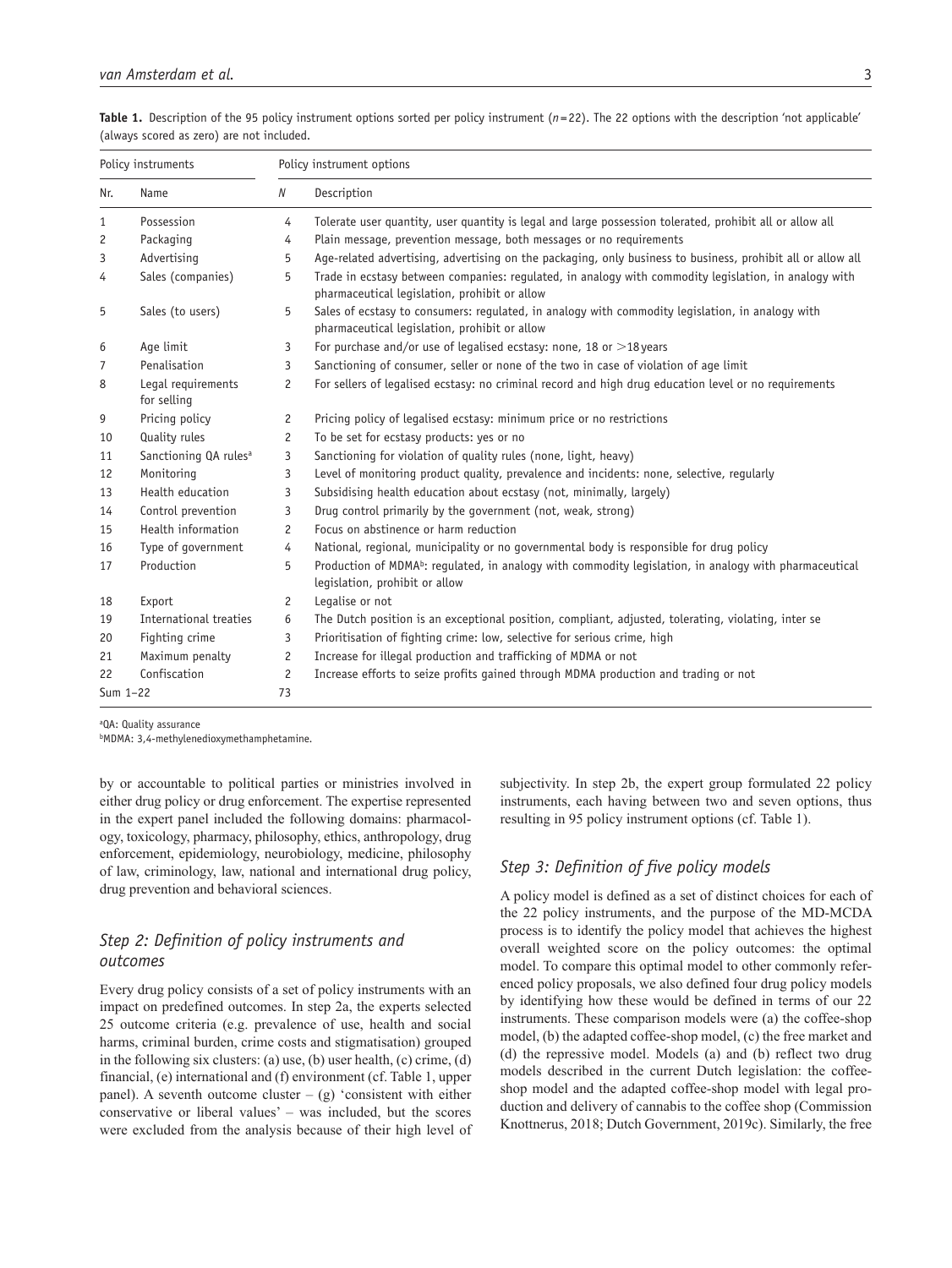| Nr. | Outcome                                            | Maximal<br>negative effect | Maximal<br>positive effect |
|-----|----------------------------------------------------|----------------------------|----------------------------|
| 2   | Magnitude of use (frequency and dose)              | $-100$                     | 50                         |
| 3   | Use by vulnerable groups                           | $-50$                      | 100                        |
| 8   | Shift to other (more harmful) drugs                | $-100$                     | 25                         |
| 11  | Criminalisation of users                           | $-100$                     | 50                         |
| 12  | Small crime                                        | $-100$                     | 50                         |
| 15  | International trafficking of MDMA                  | $-10$                      | 100                        |
| 17  | State revenue through VAT                          | $\Omega$                   | 100                        |
| 18  | State revenues through other taxes                 | $\Omega$                   | 100                        |
| 19  | Health-related costs                               | $-100$                     | 50                         |
| 23  | Damage due to international economic boycotts      | $-100$                     | 0                          |
| 24  | Damage due to international legal counter measures | $-100$                     | 0                          |
| 25  | Environmental damage (ethical consideration)       | $-40$                      | 100                        |

**Table 2.** Preset anchor values of outcome criteria if different from  $-100$  or  $+100$  (12 of 25 outcomes).

market and the repressive model (models (c) and (d)) with their typical characteristics were constructed by assembling the applicable policy options.

After the scoring of all policy options and the weight factors (see below), the optimal policy model was automatically generated by combining the 22 highest rated options per policy instrument. In a similar way, the worst policy model was assembled by combining the 22 lowest rated options. In some cases, two to three instrument options with the same score were applicable. The optimal model was slightly modified/tweaked to a so-called X-shop model to increase the political feasibility of the optimal model, and because it contained some mutually incompatible options. The X-shop model was constructed by selecting the applicable set of instrument options which legally impose regulated distribution and sales of ecstasy. The overall score of the five policy models was compared with that of the optimal and worst policy model.

# *Step 4: Scoring the effects of policy instrument options*

Based on their own expertise, the selected experts rated the effect of the policy instrument options on the outcome criteria. In addition, experts shared their expert information with the other members of the panel, and they were provided with an extensive state-of-the-art document, covering the published and grey literature about the 25 outcomes related to ecstasy (Van Amsterdam et al. 2020a, 2020b).

Each of the 22 policy instruments has several (2-7) possible options resulting in 95 policy instrument options, each of which may have a different impact on each of the 25 policy outcomes. Prior to scoring the 95 policy instrument options, consensus anchor values were set by the experts for each of the 25 outcomes, which represent the estimated maximal negative and maximal positive impact (effect) that a specific policy instrument can have on the outcome. As a rule, the anchors were set at zero for the current legal situation (i.e. MDMA on List I of the Dutch Opium Law), at  $-100$  for a maximal negative impact and at  $+100$ for a maximal positive impact compared to the current situation. However, for 12 of the 25 outcomes, the status quo more closely

approximated the worst or best possible situation. In such cases, the anchors were adjusted to reflect this (cf. Table 2; e.g. there are currently no economic boycotts so that the situation can only deteriorate, leading to a maximum anchor value of zero).

Guided by a moderator (who did not participate in the scoring), the experts rated the (relative) impact of each of the 95 policy instrument options on all 25 outcomes yielding 2375 ( $95 \times 25$ ) scores, where the score of the policy option reflecting the current situation was set to zero. Scoring was conducted over three days in two parallel groups of experts. To attain a good balance between the ratings, every set of the 22 policy instrument options was scored groupwise (i.e. per cluster in one session), and the rating of all sets of policy instrument options was successively completed per cluster. After the exchange of arguments and new information, consensus about the ratings was usually attained. If not, the average of the individual scores was set as the final score. Following each rating session, group members were asked to rate their confidence in the set of scores just given on a scale from 0 to 100. Finally, experts were given the opportunity in plenary sessions to challenge and adjust the obtained scores at the end of the day.

# *Steps 5 and 6: Weighting factors and final scores*

According to MC-MCDA, every outcome criterion within the outcome cluster and the six outcome clusters must be weighed against each other to account for their relative impact on the overall (final) score of the policy models per se, as well as to adjust for clusters with relatively many outcomes (i.e. a cluster containing six outcomes adds up threefold more scores than a clusters containing two outcomes). First, every expert selected the most important outcome in each cluster and set its weight on 100. Next, every expert assigned per cluster a weight value to the remaining criteria in that cluster, relative to the just designated most important outcome of that cluster  $(n=25 \text{ W2s})$ ; on a scale of 0–100). Finally, the same procedure was applied for the six weight values (W1) of clusters A–F. The mean value of each experts' weight values (W1s and W2s) was calculated (cf. Table 3). The weighting factor of the cluster with the highest mean value was set at 100, and the residual five cluster weights (W1s) were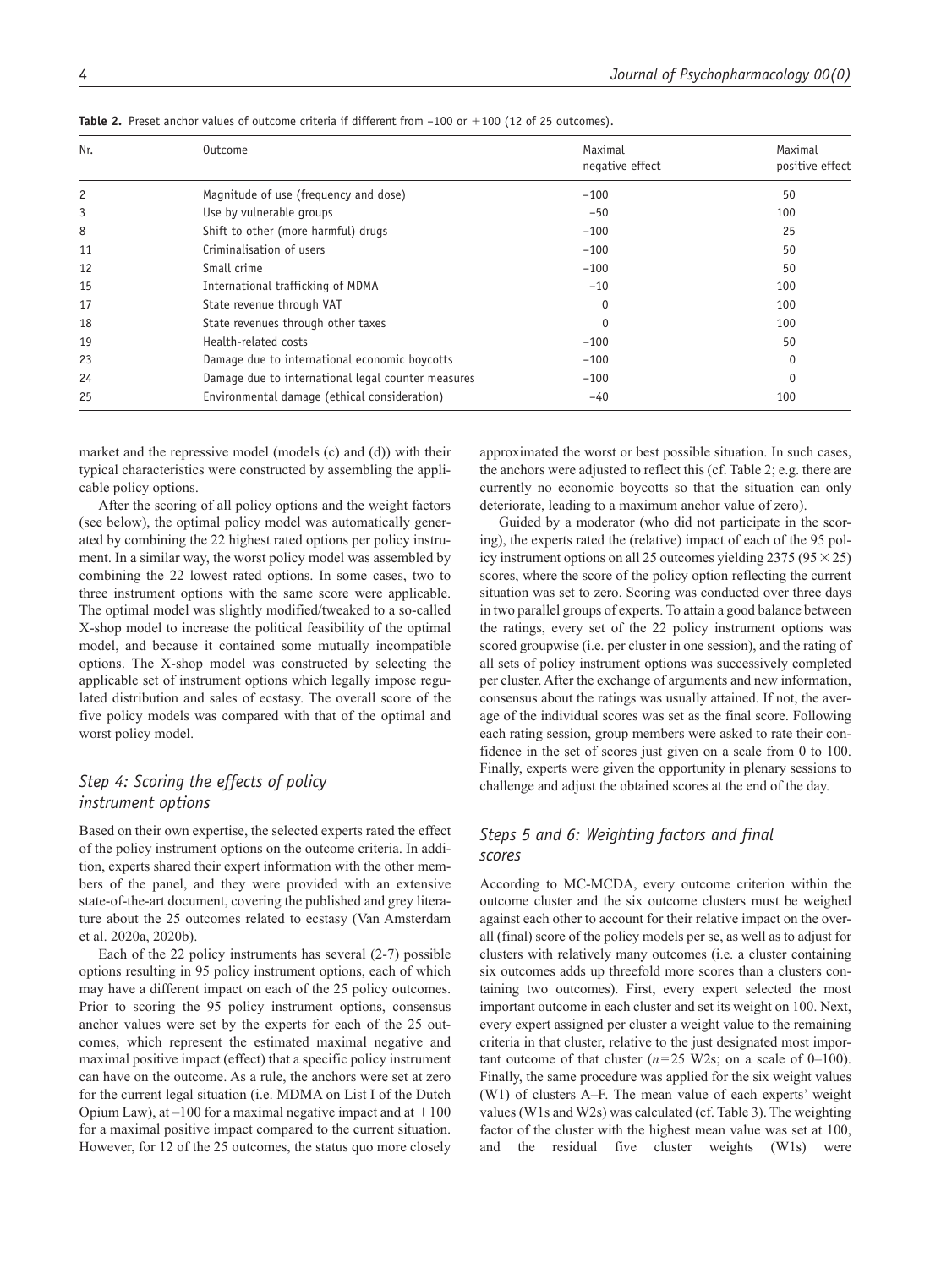| Cluster  |         | Outcome cluster                                    | W1 (as rated)    | W1(%)                       |
|----------|---------|----------------------------------------------------|------------------|-----------------------------|
| Α        |         | Use                                                | 69               | 18                          |
| B        |         | User health                                        | 100              | 26                          |
| С        |         | Crime                                              | 89               | 24                          |
| D        |         | Financial                                          | 36               | 10                          |
| E        |         | International                                      | 25               | $\overline{7}$              |
| F        |         | Environmental damage (ethical consideration)       | 58               | 15                          |
| Sum A-F  |         |                                                    |                  | 100                         |
| Nr.      | Cluster | Outcome criterion (cluster item)                   | W <sub>2</sub> a | Overall weight <sup>b</sup> |
| 1        | Α       | Prevalence in the general population               | 74               | 3.9                         |
| 2        | A       | Magnitude of use (frequency and dose)              | 100              | 5.3                         |
| 3        | A       | Use by vulnerable groups                           | 96               | 5.1                         |
| 4        | B       | Health harms                                       | 100              | 7.6                         |
| 5        | B       | Health benefits                                    | 45               | 3.5                         |
| 6        | B       | Social harms                                       | 69               | 5.3                         |
| 7        | B       | Social benefits                                    | 47               | 3.6                         |
| 8        | B       | Shift to other (more harmful) drugs                | 69               | 5.2                         |
| 9        | B       | Drug quality and use information                   | 91               | 7.0                         |
| 10       | B       | Stigmatisation of users                            | 72               | 5.5                         |
| 11       | С       | Criminalisation of users                           | 76               | 5.2                         |
| 12       | C       | Small crime                                        | 33               | 2.2                         |
| 13       | C       | Organised crime related to MDMA                    | 100              | 6.8                         |
| 14       | C       | Organised crime not related to MDMA                | 81               | 5.6                         |
| 15       | C       | International trafficking of MDMA                  | 65               | 4.4                         |
| 16       | C       | Targeting of vulnerable groups by organised crime  | 80               | 5.5                         |
| 17       | D       | State revenue through VAT <sup>c</sup>             | 47               | 1.3                         |
| 18       | D       | State revenues through other taxes                 | 41               | 1.1                         |
| 19       | D       | Health costs                                       | 100              | 2.8                         |
| 20       | D       | Crime costs                                        | 87               | 2.4                         |
| 21       | D       | Costs due to environmental pollution               | 73               | 2.0                         |
| 22       | E       | Damage to the Dutch Image                          | 51               | 1.0                         |
| 23       | E       | Damage due to international economic boycotts      | 77               | 1.5                         |
| 24       | E       | Damage due to international legal counter measures | 100              | 1.9                         |
| 25       | F       | Environmental damage (ethical consideration)       | 100              | 4.4                         |
| Sum 1-25 |         |                                                    |                  | 100                         |

**Table 3.** Weighing factors (W1) of the six outcome clusters in the upper panel and the 25 outcome criteria with their mean weighing factor (W2) and their overall weighing factor ( $W1 \times W2$ ) in the lower panel.

aAs rated, but rescaled between 0 and 100.

 $b$ Overall weight factor based on W2  $\times$  rescaled W1 (for details, see Methods).

c In the EU, illegal goods, including illegal drugs, are not subject to VAT.

rescaled accordingly (related to 100). The mean W2 values were multiplied by the rescaled W1 of the corresponding cluster. Using the sum of the 25 W2 values, the overall weight factor of each outcome criterion (W1  $\times$  W2) was rescaled to proportions (sum of the 25 overall weight factors=100). The final scores per policy option were obtained by multiplying the option score by the corresponding overall weight factor (cf. Table 1). Summation of the 550 ( $22 \times 25$ ) weighted final option scores gives the overall score (final score) of the model.

## **Results**

According to MDMA's scheduling on List I of the Dutch Opium Law, the production, import, export, possession, advertising, trade and sales to consumers related to MDMA are currently prohibited in The Netherlands. Consumption of MDMA is not prohibited. The following issues related to MDMA have not been described in Dutch legislation: packaging requirements, age limit for users, price, quality requirements and management and licenses for sale.

The experts collectively rated the effect of the 95 policy instrument options on the 22 outcomes (*n*=2375 scores) and individually attributed a weight value for each of the 25 outcomes and the six outcome clusters. The mean values of the overall weighting factors are depicted in Table 3. Based on these final scores per policy option, the overall scores of the different policy models were obtained by summation of the appropriate 25 final scores (see below for results).

Obviously, the worst model and the optimal model reflect the bounds that all possible models will always fall between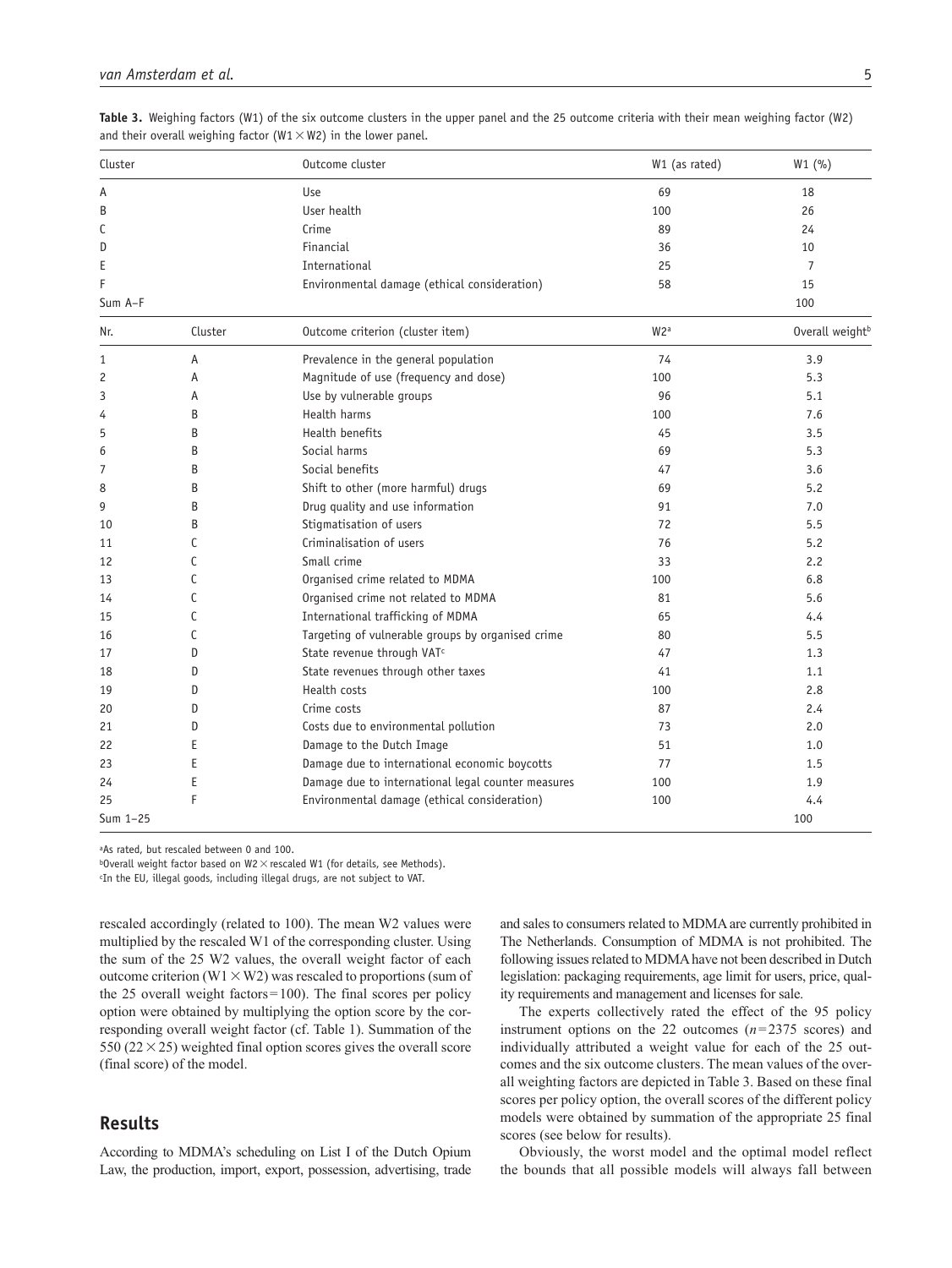| Instrument                       | Best instrument option                                                                              | Scorea   |
|----------------------------------|-----------------------------------------------------------------------------------------------------|----------|
| Legal requirements for selling   | Only license holders may sell                                                                       | 1611     |
| Monitoring                       | Extensive                                                                                           | 1538     |
| Quality rules                    | Quality requirements are laid down by law                                                           | 1412     |
| Production                       | Similar to pharmaceutical legislation                                                               | 1161     |
| Health education                 | The government largely subsidises                                                                   | 1027     |
| Confiscation                     | More expertise and effort needed                                                                    | 914      |
| Sanctioning QA rules             | Violation is punished severely                                                                      | 907      |
| Sales to users                   | Regulated                                                                                           | 896      |
| Sales between companies          | Similar to pharmaceutical legislation                                                               | 881      |
| Punishable                       | Seller is punishable if not adhering to the age limit                                               | 729      |
| Health information               | Harm reduction                                                                                      | 609      |
| Packaging                        | 'Plain packaging' + prevention message                                                              | 520      |
| Pricing policy for sale to users | A legally determined minimum price                                                                  | 435      |
| Age limit                        | No age limits                                                                                       | 290      |
| Advertising                      | All advertising is allowed                                                                          | 203      |
| Priority crime fighting          | Selective (high priority for serious MDMA-related crime, but low<br>priority for that of consumers) | 88       |
| Export                           | Export is legalised                                                                                 | 48       |
| Maximum penalty                  | Increase current maximum penalty                                                                    | 27       |
| International treaties           | Inter se                                                                                            | 5        |
| Control prevention policy        | Predominantly by prevention organisations                                                           | 0        |
| Which government <sup>b</sup>    | National and regional government                                                                    | $\Omega$ |
| Possession                       | Tolerate user quantity                                                                              | $-29$    |
| Sum                              |                                                                                                     | 13,270   |

Table 4. The 22 policy instrument options that collectively lead to the optimal model (i.e. options giving the highest overall score for the 25 outcomes) and the improvement/deterioration compared to the current situation.

aA positive/negative number indicates an improvement/deterioration compared to the current situation. **bResponsible for prevention policy.** 

**Table 5.** The final overall score of six policy models, the optimal model and the worst possible model compared to the current situation (set as zero). Worst score (minimum score) was –7252.

| Policy model            | Overall score |
|-------------------------|---------------|
| Optimal (maximum score) | $+13,270$     |
| X-shop                  | $+12,834$     |
| Adapted coffee shop     | $+10,721$     |
| Coffee shop             | $+5,528$      |
| Free market             | $-2,244$      |
| Repressive              | $-2.778$      |

(i.e. the window). The higher the overall score, the better the model. The optimal (best possible) policy model scored 13,270 points higher/better than the current situation, which was set at zero (cf. Tables 4 and 5). The worst possible model scored 7252 points lower/worse than the current situation (cf. Table 5). Figure 2 shows the benefits of the optimal model per outcome compared to the current situation. In particular, the main benefits of the optimal model are gains in health and social benefits, better prevention of MDMA-related organized crime, as well as increased state revenues. These benefits are accomplished by selecting policy instrument options from those described in Table 4 (see Supplemental Table S2 for the 22 selected options), including legal requirements for selling ecstasy, monitoring and

quality requirements for ecstasy. In the worst possible model, certain policy instrument options had a strong negative impact on the overall score, whereas other options had little or no effect or even a small positive effect on the overall score (heat maps are available in the Open Science Framework repository for this project). In particular, repressive policy options such as 'possession prohibited', 'high priority for fighting serious crime', 'no subsidy for health education', 'abstinence as prevention perspective' and 'no monitoring' strongly decreased the overall score, indicating that – based on the available scientific evidence – experts rated those options as having a (very) negative impact on important outcomes.

In order to position the optimal model, the characteristics of the optimal model and two legal drug models in The Netherlands (the coffee-shop model and the adapted coffee-shop model) were compared in terms of policy instrument options and overall scores. The characteristics of the three policy models with their applicable instrument options are depicted in Supplemental Table S1. Table 5 depicts the overall score of the optimal model and the two legal policy models, and shows that the optimal model scores better than the adapted coffee-shop model and the coffee-shop model. The characteristics of the optimal model and the X-shop model are described in Table 6.

To accommodate both political feasibility and social acceptance of regulated ecstasy sales, the optimal model was slightly adjusted at six minor points to construct a new, a nearly optimal and a politically more feasible model: the X-shop model. Of the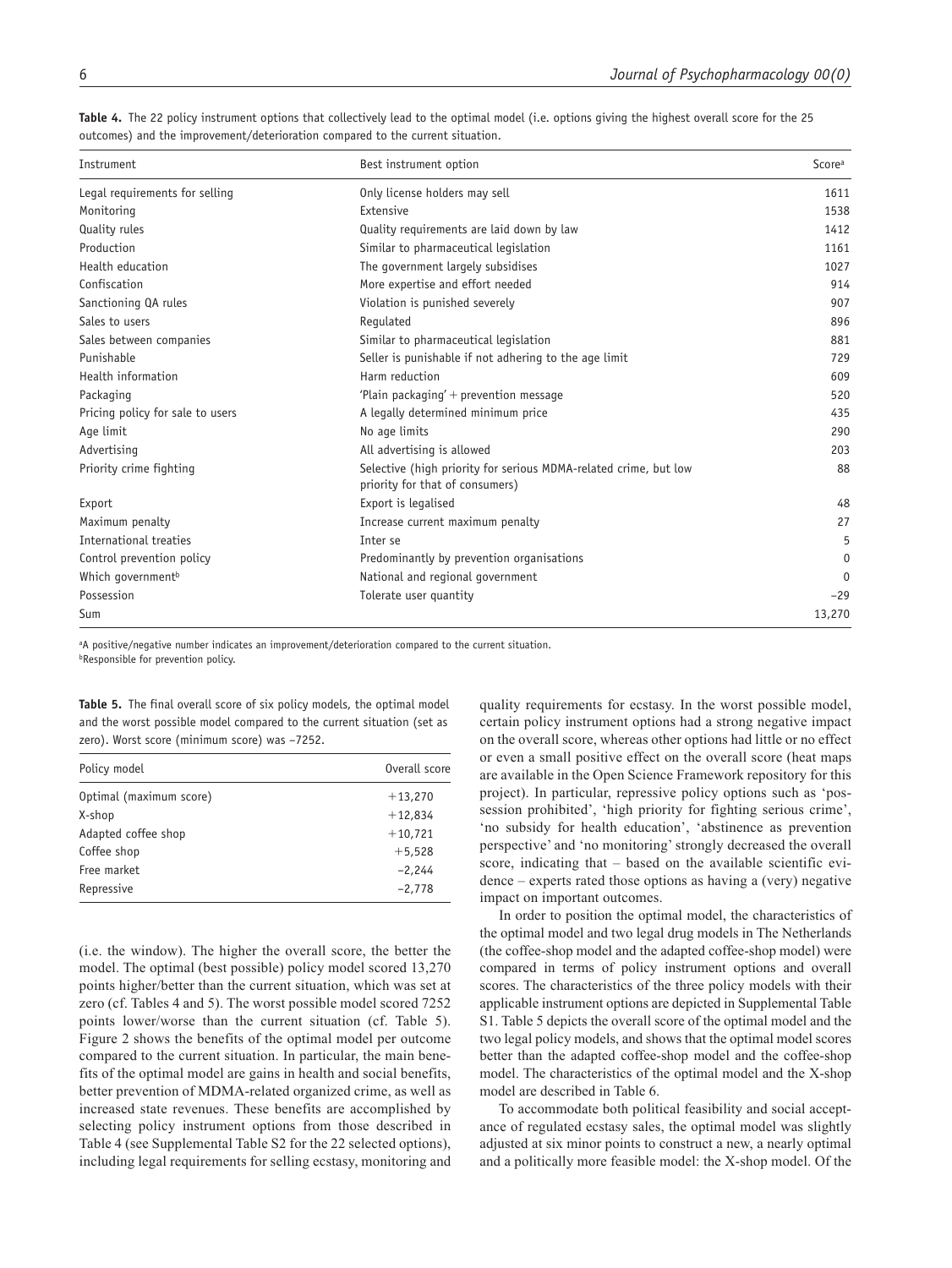

**Figure 2.** Effects of the optimal policy, consisting of the best-scoring policy instrument options, on the 25 outcomes.

**Table 6.** Characteristics of the optimal model and the X-shop model.

#### **Optimal model**

- Sales of MDMA to users is legally regulated, whereas that between companies complies with pharmaceutical legislation. Only license holders may sell MDMA to users. There are no user age limits, but MDMA must be sold at a fixed minimum price, 'plain' packaged with a prevention message and meet quality requirements as imposed by law; violation of QA rules is severely punished. Possession of a user quantity of MDMA is tolerated and all advertising is allowed.
- MDMA production is legalised but is subjected to licensing and production rules similar to pharmaceutical legislation.
- Fighting serious MDMA-related crime is prioritised (but low for consumers), whereby the current maximum penalty is increased and more expertise and effort is generated to confiscate illegitimately obtained properties. Export of MDMA is legalised and an inter se position for the new model within international drug treaties will be applied for.
- The national/regional government is responsible for the prevention policy and subsidises health education. Predominantly prevention organisations supply of information about health effects and is focused on harm reduction. Adverse effects of MDMA use will be extensively monitored.

#### **X-shop model**

Specifications deviating from the optimal model: (a) user quantity is legal and larger quantities tolerated, (b) all advertising is prohibited, (c) sales of MDMA to users is subjected to pharmaceutical legislation (d) age limit is 18 years, (e) export is illegal and (f) all governmental bodies are responsible for prevention policy.

six adjustments (see Supplemental Table S2), the change in the possession option from 'tolerate user quantity' to 'user quantity is legal and a large quantity is tolerated' and the advertising option from 'allowed' to 'prohibited' had the strongest negative impact on the overall score compared to the optimal model (decreases in overall score by 148 and 203 points, respectively). The other four adjustments, such as the sales to users option from 'regulated' to a 'pharmaceutical legislation regime' and the government responsible for prevention policy option from 'national/regional' to 'all governmental bodies', had much smaller effects on the overall score of the optimal model (see Supplemental Table S2 for a detailed description of the policy options of the X-shop model). Figure 3 summarizes the differences in outcomes between the X-shop model, the optimal model and the other four policy models at cluster level. It shows that the optimal model is superior at all cluster levels, except in some cases for international status. Furthermore, despite the six minor changes introduced, the scores at cluster level of the optimal model and X-shop model are virtually the same which is agreement with minor difference in overall score (cf. Table 5).

## **Sensitivity analyses**

Two types of sensitivity analyses were conducted to assess the robustness of the findings to changes in the scores and the weights that were employed. To explore the first, all the scores with a confidence rating lower than a given threshold were replaced by the highest possible score for each policy option, zero or the lowest possible score for each policy option. Next, we repeated this procedure stepwise with steps of 0.1 points for all confidence thresholds between 0 and 1. This procedure revealed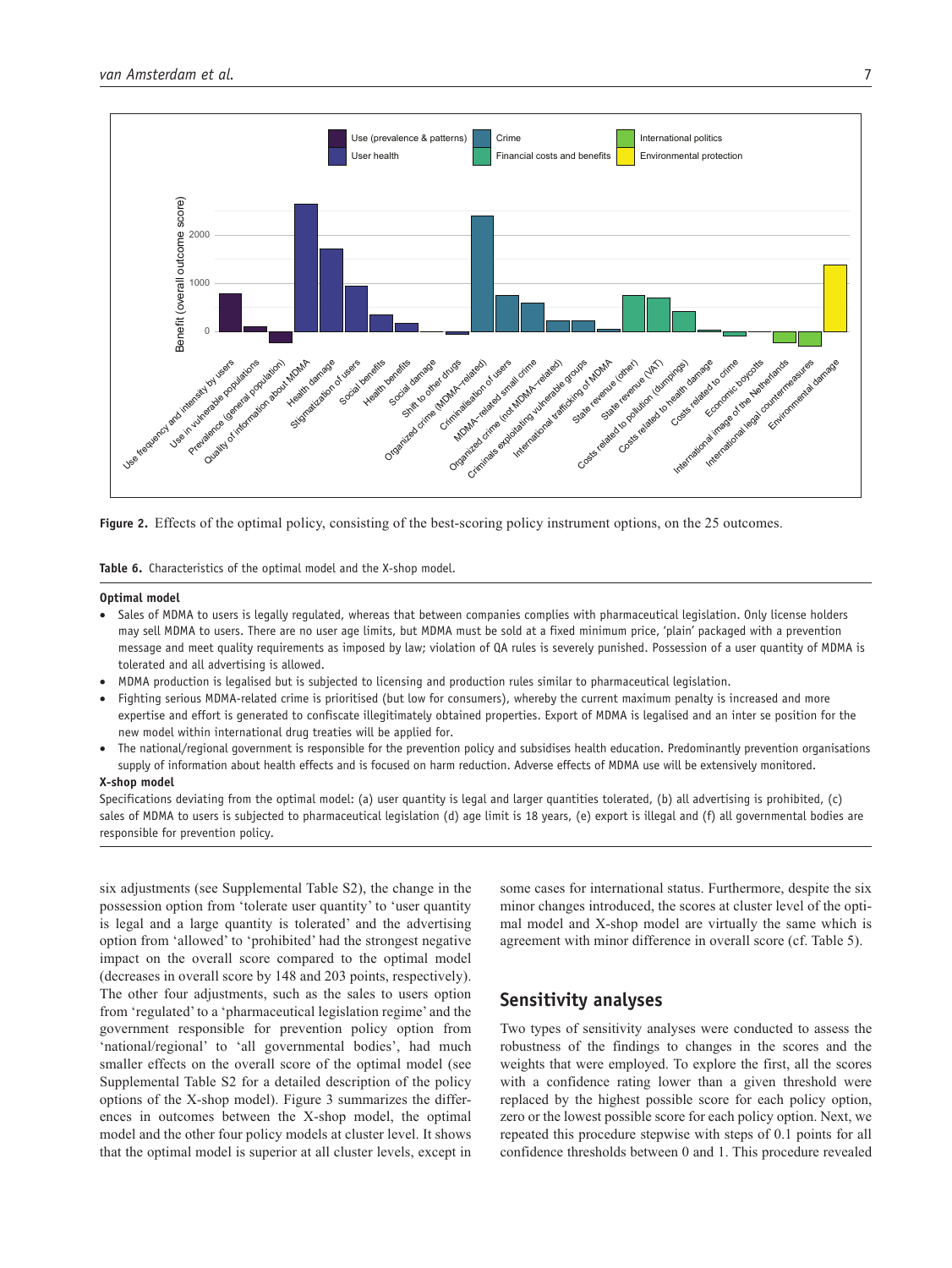

**Figure 3.** Effect of six policy models on the six cluster outcomes. Highest possible scores refers to the optimal model.

two clusters: a high scoring (better outcome) cluster containing the optimal model, the X-shop model, the coffee-shop model and the adapted coffee-shop model, and a low scoring (worse outcome) cluster containing the free market model and the repression model. The models sometimes changed rank order within their cluster when many estimates were replaced by the highest and lowest possible estimates, but the models in the high cluster never scored equal to or lower than models in the low cluster (and vice versa). Robustness against changes in weight factors was assessed by computing each model's scores using the weight values given by the experts individually instead of the average weights. As a result, the same stable clustering of the six models as described above in a "high" scoring and "low" scoring cluster was obtained, that is, the same stable clustering of the six models as described above was obtained when the weightings factors of each expert were applied. Inspection of the individual weighting factors shows that the experts ranked all six models in (virtually) the same way (cf. Supplemental Figures S1 and S2).

### **Discussion**

The current MD-MCDA based on experts ratings of 95 policy options on 25 policy outcomes has led to the development and description of an optimal model with the overall best outcome as basis for a new and science-based MDMA policy in The Netherlands. The optimal model proposes regulated MDMA sales and predicts decrements in health harms, MDMA-related organized crime and environmental damage, as well as increments in state revenues, quality of MDMA products and user information. The optional model was then slightly modified into the X-shop model – a model that is considered to be politically more feasible and will presumably lead to health and social benefits, although with a minor increase in the prevalence of use. Presumably, user health is most improved by legal obligations to formulate legal requirements for selling ecstasy, to monitor and

to control the quality of ecstasy pills (cf. Table 4). Another important element of the optimal model is the firm decrease in the level of MDMA-related organised crime (cf. Figure 2). The latter is crucial to obtain societal and political support from the so-called law-and-order political parties that value reductions in crime highly, in particular crime intertwined with Dutch ecstasy production and consumption. Furthermore, the proposed X-shop model provides – based on the ratings given in the assessment – better protection of vulnerable users, although the incrimination of users will slightly increase due to stricter regulation under the optimal regime. According to the proposed X-shop model, the prevalence of ecstasy use will slightly increase because of the higher availability and the implicit governmental legitimation of ecstasy use. On the other hand, better pill quality rules and improved health education will in our view counterbalance the slight increase in ecstasy use and lead to a safer use of ecstasy with an overall reduction in adverse health effects. Moreover, the seven outcome criteria in the cluster 'user health' collectively indicate a profound improvement in user's benefits and risks compared to the current situation (cf. Figure 3). Despite a slight increase in prevalence of use, an increase in the level of ecstasy dependence is not expected mainly because of the low dependence potential of ecstasy (Alderliefste and Damen, 2018; EMCDDA, 2019; Van Laar et al., 2019). A specific advantage of regulated ecstasy sales in the X-shop model is the modest generation of state revenues consisting of VAT, income tax, fees of license holders and excise duties. More relevant, however, are the financial benefits resulting from a reduction in costs of health care, environmental pollution and crime, including lower expenses for drug enforcement (see below).

The optimal model includes the inter se option for treaty modification, as provided by Article 41 of the 1969 Vienna Convention on the Law of Treaties. The inter se modification is a procedure specifically designed to find a balance between treaty regime stability and the need for change in the absence of consensus,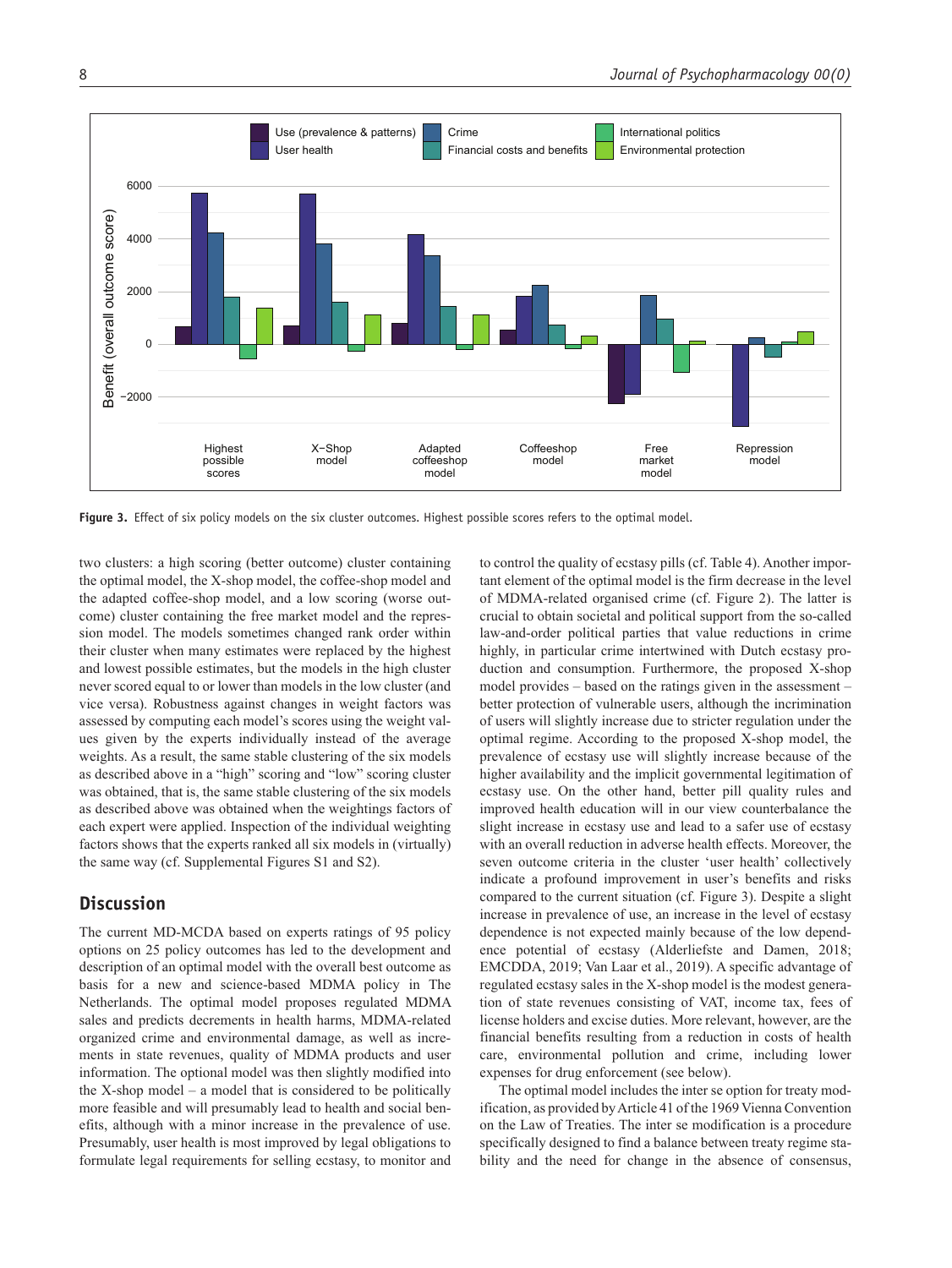whereby a group of two or more like-minded states could reach agreements among themselves that permit the production, trade and consumption of scheduled substances for non-medical and non-scientific purposes, while minimising the impact on other states and on the goals of the drug conventions (Boister and Jelsma, 2018). Following international consultations and negotiations through the inter se option, neighboring countries may implement comparable legislation. Legal producers in The Netherlands can then supply high quality MDMA products to consumers in those countries (and vice versa). The more countries adapting such legislation, the more effectively MDMArelated organised crime is sidelined. One of the proposed elements of the optimal model is more efficient confiscation of goods and finances obtained by the illegal production of and trade in MDMA, including better coordination with foreign partners. An even more important element of this regime is prioritisation of fighting crime intertwined with the production of and trade in MDMA. However, it is beyond the scope of this investigation to outline initiatives in the frame of more efficient and smarter investigation methods in drug enforcement. Moreover, a number of innovative targets have already been mentioned by the Minister of Finance and the Minister of Justice and Security in their letter to the Dutch parliament describing initial contours of the broad-based offensive against organized, subversive crime (Dutch Government 2019a, 2019b, 2019d).

# **Strengths and limitations**

The main strength of the current study is that the expert panel consisted of experts from a broad range of expertise domains. Their specific expertise was extended by supplying them with an extensive state-of-the-art literature review about ecstasy, covering all outcome criteria (Van Amsterdam et al., 2020a, 2020b). Moreover, rating of the policy options was performed in an efficient manner using a structured decision-making model with a broad range of policy instruments and outcomes as the building blocks for a revised national ecstasy policy model. Compared to some other consensus models, the current approach is fully transparent. The judgements and weights currently used by the expert panel can be varied, so that the effects of theses variations on the outcome (best model) can be easily tested (a publicly available website fully disclosing the data facilitates such testing). Moreover, the sensitivity analyses performed indicated the high robustness of the outcomes. For instance, the outcomes of the current MD-MCDA exercise were robust against (extreme) changes in judgements and weights. The main limitation of this project is the selection of the experts and their individual assessments, both of which may suffer from subjectivism that arises from personal, ethical and/or political views. However, the impact of this potential bias has been mitigated by (a) deliberately including experts from law enforcement agencies and experts with a relatively conservative attitude towards the liberalisation of drug laws, and (b) regularly challenging the experts during the rating sessions to give science-based arguments for their rating. Furthermore, the selection of policy instruments and outcomes was not idiosyncratic but rather based on previous studies on similar issues (Nutt et al., 2007, 2010; Rogeberg et al., 2018; Van Amsterdam et al., 2015a, 2015b). Finally, sensitivity analyses showed that the outcomes of the current MD-MCDA are robust and independent of both the uncertainty of the ratings and any extreme position(s) taken by individual experts. Therefore, we believe that the proposed models represent the currently most adequate evidence-based estimation of benefits and risks of different national ecstasy policies, including The Netherlands and other countries.

### **Conclusion**

Using MD-MCDA, the optimal MDMA policy model, as well as its slightly fine-tuned variant (i.e. the X-shop model), can serve as a new initiative to adjust the legal basis of the Dutch MDMA policy because it predicts a major health benefit and takes into account the current criminal burden. Given the robustness of these models, it is likely that this will also be true for the MDMA policy in other countries.

#### **Acknowledgements**

These results have been obtained thanks to the experts who have carried out their work with great dedication, expertise and enthusiasm. Without them, this result would not have been achieved. Finally, we are thankful to Sarah Graman and Tom Bart for their secretarial support, Dirk Korf and Raimond Dufour for moderating the sessions, and Larry Phillips for his expert advice on designing the MD-MCDA model. All materials, scripts, data and output generated in this project are available on the Open Science Framework repository for this project at:<https://osf.io/pw4gh>

#### **Declaration of conflicting interests**

The authors declared no potential conflicts of interest with respect to the research, authorship and/or publication of this article.

#### **Funding**

The authors received no financial support for the research, authorship and/or publication of this article.

#### **ORCID iDs**

Jan van Amsterdam D <https://orcid.org/0000-0002-8847-4387> Gjalt-Jorn Ygram Peters D <https://orcid.org/0000-0002-0336-9589> Joost J Jacobus Breeksema D <https://orcid.org/0000-0002-8787-4610> Judith Noijen <https://orcid.org/0000-0003-0684-2527> Raoul Koning **D** <https://orcid.org/0000-0003-1833-5696>

#### **Supplemental material**

Supplemental material for this article is available online.

#### **References**

- Alderliefste GJ and Damen J (2018) Partydrugsgerelateerde klachten. *Huisarts Wetenschap* 61: 44–47.
- Boister N and Jelsma M (2018) Inter se modification of the UN drug control conventions: an exploration of its applicability to legitimise the legal regulation of cannabis markets. *Int Commun Law Rev* 20: 457–494.
- Commission Knottnerus (2018) Advisory committee experiment closed cannabis chain, chaired by A. Knottnerus. An experiment with a closed cannabis chain. Available at: <https://tinyurl.com/tx7mo2q> (accessed 24 June 2020).
- Dutch Government (2019a) F. Grappenhuis, Ministry of Justice and Security. Outlines of the offensive against organised, subversive crime. Available at: <https://tinyurl.com/rx5djrj>(accessed 25 January 2020).